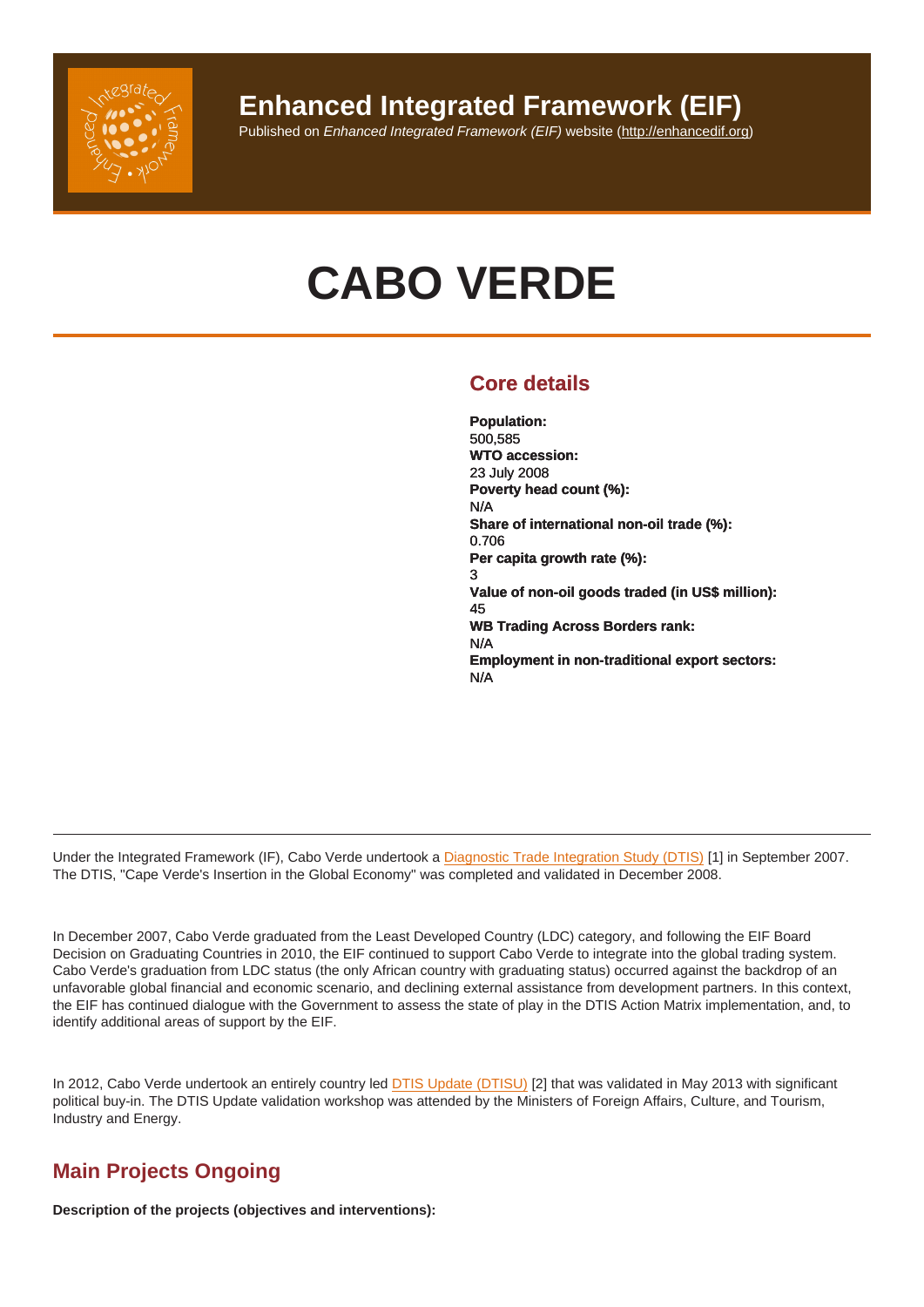Cabo Verde's Tier 1 support to National Implementation Arrangements (NIAs) project was approved in November 2011. The project aims to promote sustainable development and poverty reduction through the integration of the Cabo Verdean economy into the international trading system. This is to be achieved by strengthening the capacity of Cabo Verdean institutions in the formulation of trade-related policies and projects through the establishment of the EIF National Implementation Unit (NIU).

Under the EIF Tier 1 Project, the EIF National Steering Committee (NSC) is in place and is an active body enjoying participation from wide sectors of the Cabo Verdean society, composed of a broad spectrum of line ministries, private sector, and nongovernmental organizations. The implementation of the EIF programme in Cabo Verde is carried out under the leadership of the Director General of Commerce and Industry of the Ministry of Tourism, Industry and Environment, also serving as the EIF Focal Point (FP).

The specific intended outcomes of the project are to achieve sufficient institutional and managerial capacities in light of implementing trade-related strategies. Trade mainstreaming is another specific expected outcome of the EIF programme in the country. Complementing these outcomes, the project has been successful in providing a coordinated platform for the delivery of Aid for Trade resources.

#### Main progresses to date:

Cabo Verde's Tier 1 support to NIAs project was approved by the EIF Board in November 2011 and in 2012, the EIF Board also approved funds to carry out a DTISU in September 2012. Cabo Verde subsequently undertook the DTISU [2] that was validated in May 2013 and revised in July 2013. The DTISU, a country led process has been aligned to the III Growth and Poverty Reduction Strategy Paper (III GPRSP).

Cabo Verde's agenda for transformation, growth and poverty reduction are currently delineated and elaborated in the Program of Government for the VIII legislature (2011-2016) and the III GPRSP. The Agenda for Transformatio[n, the II](http://enhancedif.org/en/system/files/uploads/cv_dtis_update_main_final_eng_valid_rev_18aug13_clean_0.pdf)I GPRSP and the DTISU are interlinked and premised on the proposition that Cabo Verde's future growth depends on greater integration and competitive participation in the global economy. The III GPRSP and the DTISU lay out in greater detail the strategic areas of priority investment and as reflected in the DTISU, the III GPRSP also gives strategic priority to tourism, agroindustry, the creative economy, and the maritime economy.

During the Fourth Global Aid for Trade Review in July 2013, the Government of Cabo Verde in partnership with the EIF showcased the country's challenges and priorities since graduation, elaborating on efforts towards overcoming declining revenues, contracting fiscal situation and the country's navigation through the ongoing financial crisis. This was discussed in a Cabo Verde Roundtable event on "Growth and Poverty Reduction through Transformation and Global Integration" [3]. A WIPO, EIF facilitated event titled, "Making Money out of Music: the Cabo Verde experience" also highlighted Cabo Verde's strategic objective to increase and improve Cabo Verde's exports of creative goods and services.

#### [Outlook:](http:///F:/NEWORG~1/PILLAR~1/GLOBAL~2/CAPEVE~1/E-MAIL~1/INFORMATION NOTE CAPE VERDE 2030 .pdf)

The Government of Cabo Verde is undertaking a Medium-term program (MTP) in order to assist Tier 2 project proposal developments. Additionally, the country is in the final stages of deliberation of a comprehensive Tier 2 proposal, aiming to leverage resources for implementation of a multi-sectorial project. The Government of Cabo Verde is also looking at incorporating the findings from the DTISU and the III GRSP into the national development plans.

Cabo Verde is working on its Tier 1 Phase 2 extension proposal in order to continue implementing its Tier 1 project objectives.

## **Results**

The EIF has supported training to 39 Small and Medium sized Enterprises (SMEs) to strengthen their capacities and knowledge in labour laws, food safety and hygiene that have helped them to reach higher standards in food management protocols.

## Links

QIR, Ministerio do Turismo, Indústria e Energia http://www.qircaboverde.org.cv/ [4]

## State of implementation

TIER 1 OUTCOME AND INDICATORS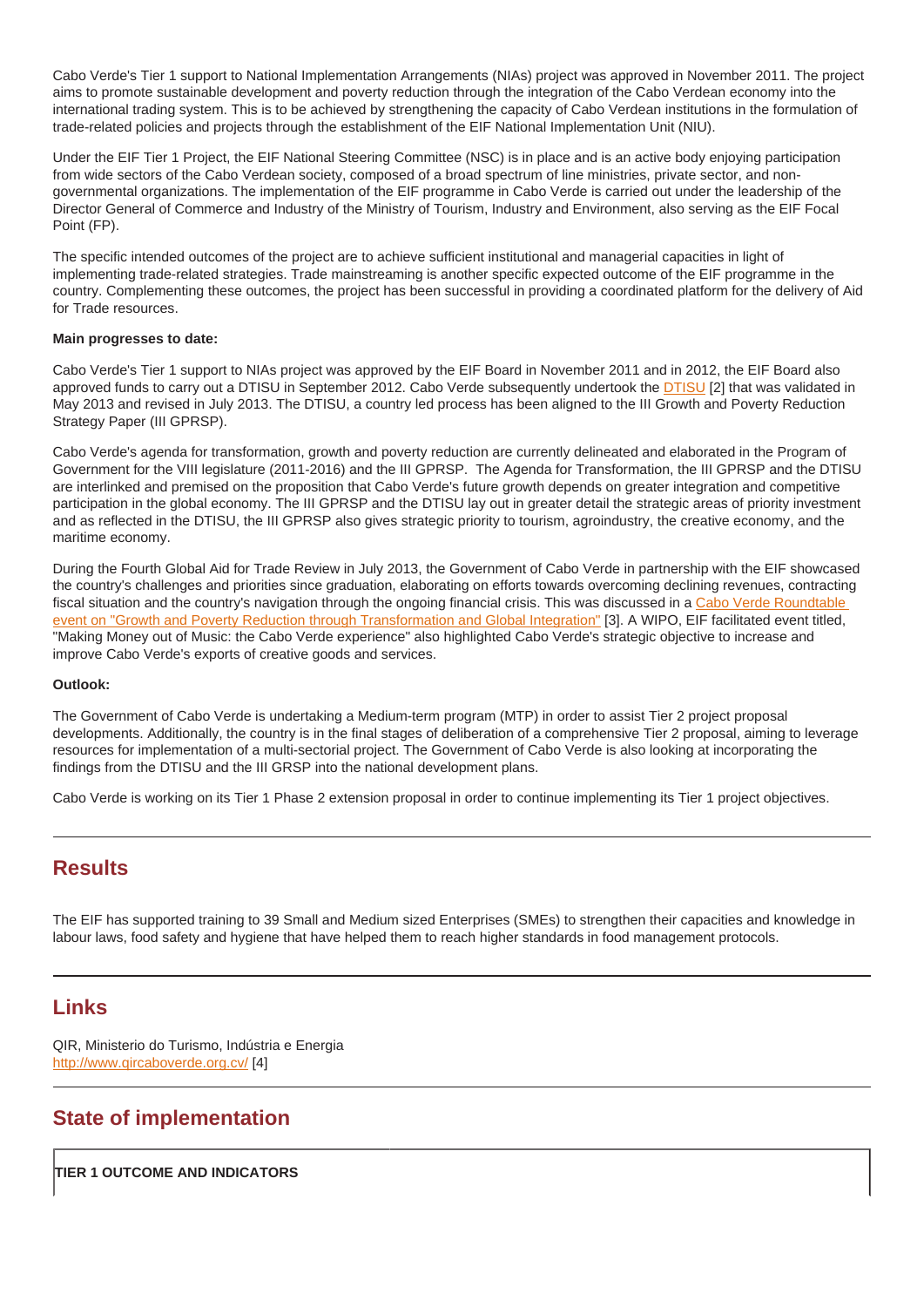**Outcome 1:** Sufficient institutional and management capacity built in Cape Verde to formulate and implement trade-related strategies and implementation plans

| Outcome 1 indicators                    | <b>Baseline</b> | '10 | '11 | '12       |
|-----------------------------------------|-----------------|-----|-----|-----------|
| [O1.1: Support to NIAs (Y/N)            | No              | No  | Yes | Yes       |
| O1.2: DTIS Action Matrix (Date)<br>2008 | Yes             | Yes | Yes | <b>No</b> |
| $ O1.3:$ Fiduciary capacity (1-5)       | N/A             | N/A |     | 2         |
| O1.4: Trade strategy updated (Y/N)      | No              | No  | No  | <b>No</b> |
| O1.5: Trade Strategy quality (1-5)      | 5               |     |     | $5 \mid$  |
| O1.6 Trade strategy implemented (1-5)   |                 |     |     | 5         |

| <b>Outcome 2:</b> Cape Verde mainstreams trade into its national development strategies and plans |                 |     |     |     |
|---------------------------------------------------------------------------------------------------|-----------------|-----|-----|-----|
| <b>Outcome 2 indicators</b>                                                                       | <b>Baseline</b> | '10 | '11 | '12 |
| [O2.1: Trade in the National Development Plan (1-5)]                                              |                 |     |     |     |
| O2.2: Trade in Productive Sector Strategies (Y/N)                                                 | Nol             | No  | Nol | Yes |
| O2.3: Public-Private Dialogue (1-5)                                                               |                 |     |     |     |

| <b>Outcome</b> 3: Coordinated delivery of trade-related resources (funding, TA, etc.) by donors and implementing agencies to<br>implement Cape Verde's priorities following the adoption of the DTIS Action Matrix |                 |     |     |     |
|--------------------------------------------------------------------------------------------------------------------------------------------------------------------------------------------------------------------|-----------------|-----|-----|-----|
| Outcome 3 indicators                                                                                                                                                                                               | <b>Baseline</b> | '10 | '11 | '12 |
| [O3.1: Annual joint sector implementation overview<br> (Y/N)                                                                                                                                                       |                 |     |     |     |
| [O3.2: Frequency of Government-Donor consultation<br>$ $ in trade (1-5)                                                                                                                                            |                 |     |     | 31  |
| <b>O3.3: UN-CEB Cluster</b> activities based on DTIS<br>Action Matrix (Y/N)                                                                                                                                        | Nol             | Nol | Nol | No  |
| [O3.4: Joint donor initiatives in trade (Y/N)                                                                                                                                                                      | Nol             | Nol | Nol | Yes |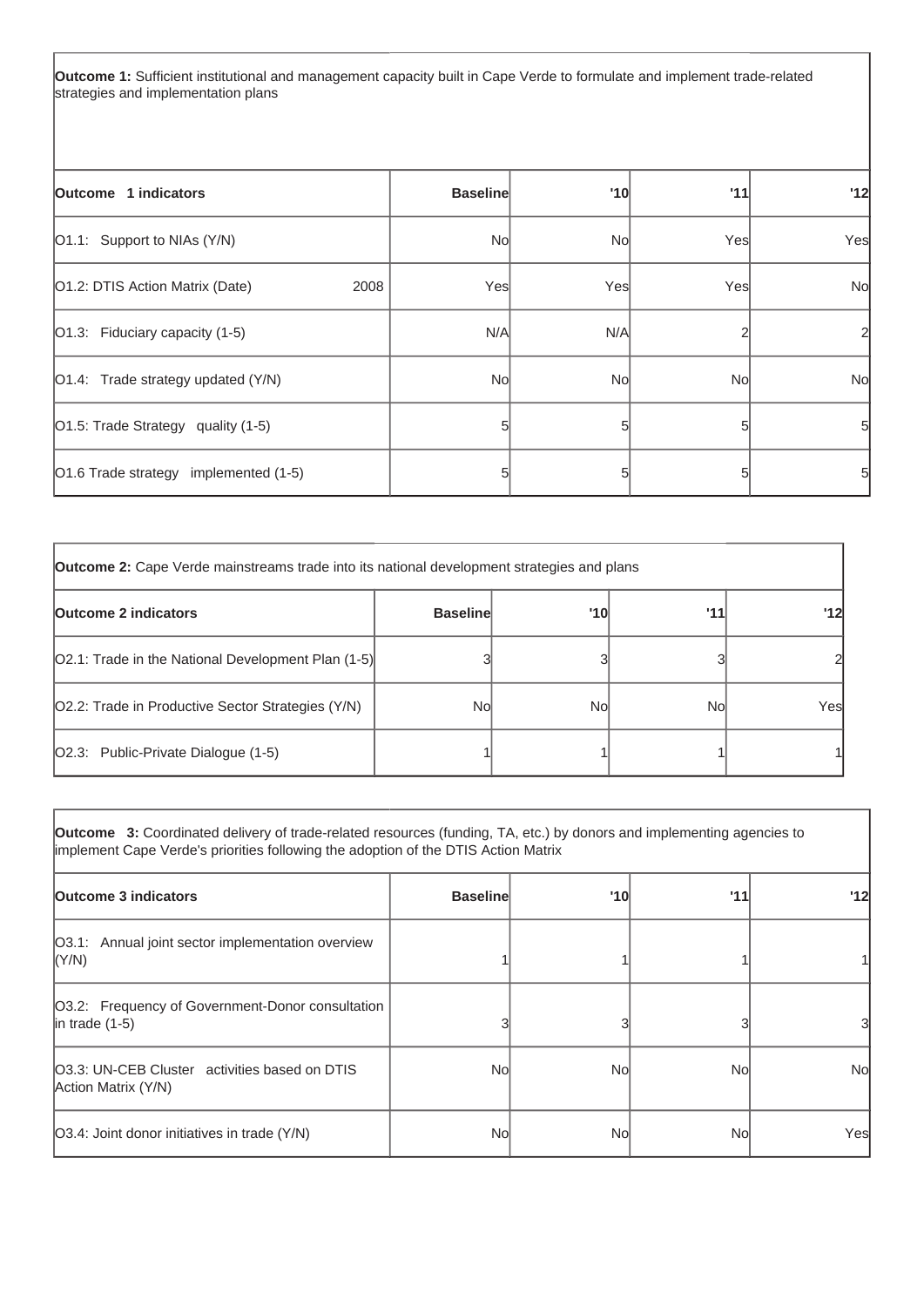**Outcome 4:** Cape Verde secures resources in support of initiatives that address DTIS Action Matrix priorities

| <b>Outcome 4 indicators</b>                                                                    | <b>Baseline</b> | '10 | '11 | '12       |
|------------------------------------------------------------------------------------------------|-----------------|-----|-----|-----------|
| [O4.1: Medium-term Programme (1-5)                                                             |                 |     |     |           |
| [O4.2: Government budget contribution (Y/N)                                                    | Nol             | Nol | No  | <b>No</b> |
| O4.3: Number and amount of projects funded from<br><b>DTIS Action Matrix (in US\$ million)</b> |                 |     |     | (21.2)    |

## **Financial information**

### **DTIS Update**

Starting date / End date 25/09/2012 Approved Budget 200,000 Board Approval Date 19/09/2012 Disbursement 200,000 Expenditure Reported 200,000 MOU Approval Date 24/09/2012 MOU Expiry Date 14/12/2014 Phase: Completed

## **NIA Support**

Starting date / End date 15/12/2011 Approved Budget 900,000 Board Approval Date 23/11/2011 Disbursement 830,000 Expenditure Reported 677,825 MOU Approval Date 15/12/2011 MOU Expiry Date 15/12/2015 Phase: Implementation

## **Contact**

**Focal Point**